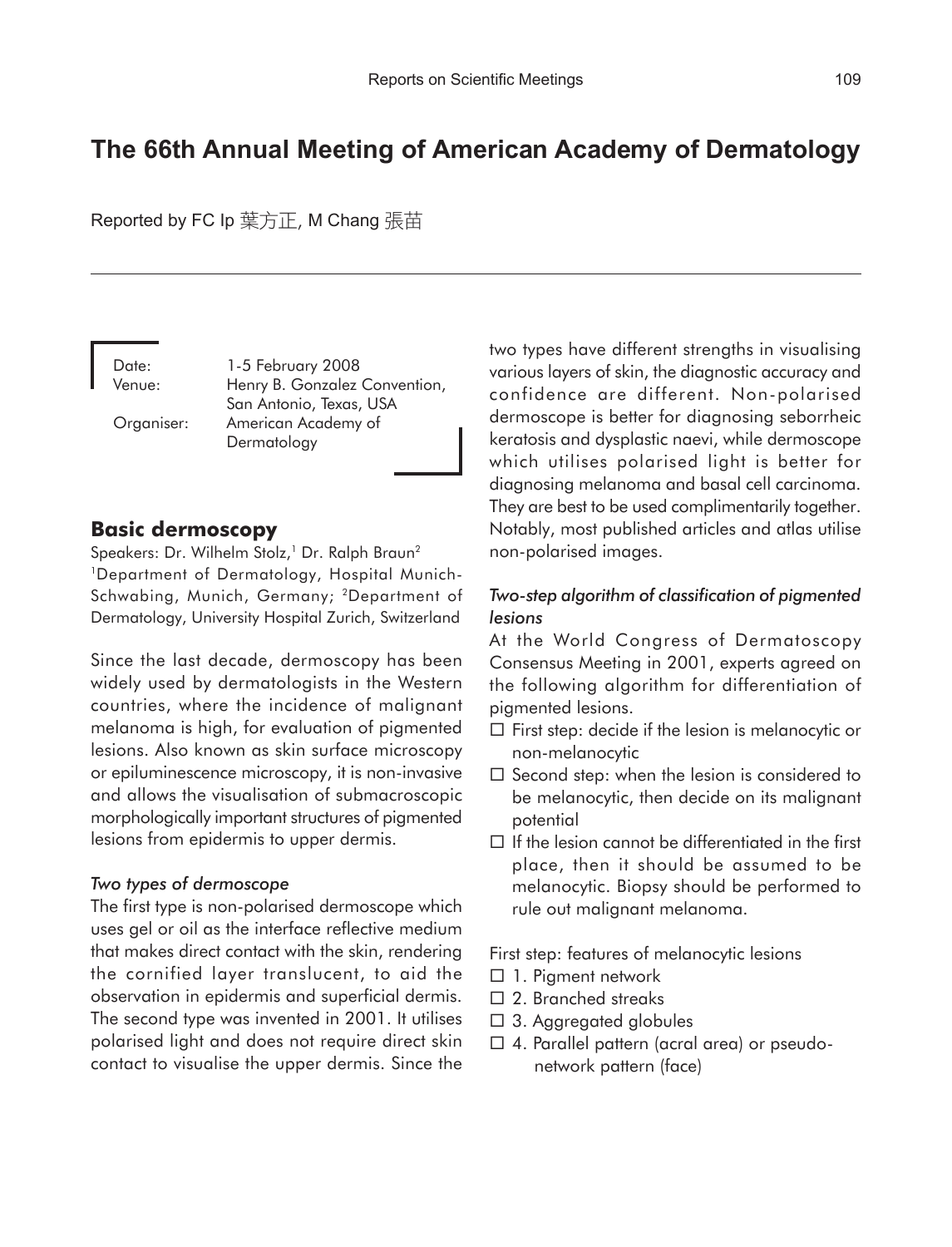First step: features of non-melanocytic lesions

|  | Steal-blue area                                                                                                                                   | Blue naevus                    |
|--|---------------------------------------------------------------------------------------------------------------------------------------------------|--------------------------------|
|  | Milia-like cyst, comedone-like opening,<br>multiple horn pseudocyst, fingerprint-like projections<br>fissures and ridges (cerebriform appearance) | Seborrheic<br>keratosis        |
|  | Maple leaf-like area, arborizing vessels (telangiectasia),<br>slate grey globules and ovoid nests, spoke-wheel areas,<br>ulceration               | <b>Basal</b> cell<br>carcinoma |
|  | Red, blue-red, or red-black (thrombosed)<br>lacunes                                                                                               | Angioma or<br>angiokeratoma    |
|  | Uncertain                                                                                                                                         | Melanocytic lesion             |

Second step: features to differentiate between benign and malignant melanocytic lesions

- $\Box$  The modified pattern analysis
- $\Box$  Menzies scoring method
- $\Box$  The seven-point checklist
- $\Box$  The ABCD rule of dermoscopy
	- Asymmetry (in one or two axes)
	- Border (abrupt ending of pigmented pattern)
	- Colour (variegation: white, red/brown, blue gray, black)
	- Differential structures (network, streaks, globules, dots, regression zones)

Most malignant melanomas have multicomponent asymmetric dermoscopic findings, like disorganised architecture, variegated colour and regression zones. One exception is dermatofibroma, which is a benign, firm nodule resembling a melanocytic lesion with a central white scar and peripheral pigmented network or streaks under a dermoscope. It is sometimes mistaken as melanoma and biopsied.

#### *Diagnostic accuracy and application*

The most practical application of dermoscopy is to try to differentiate melanoma from other benign pigmented lesions before deciding on skin biopsy. In a meta-analysis of 9004 patients in 22 studies, experts with dermoscopy achieved a 35% increase in diagnostic accuracy compared to clinical assessment, yielding diagnostic sensitivity of 89% and specificity of 79%. However, it is worthwhile to note that diagnostic accuracy is not validated in early, small and featureless melanomas less than 6 mm in diameter clinically. Recent advancement with automatic computer vision system and multi-spectral images has improved the biopsy sensitivity of small melanomas (98% sensitivity with computer vision, compared to 70% sensitivity when assessed by expert alone) and has reduced unnecessary biopsies and mortality.

#### *Learning points:*

Dermoscopy represents a link between clinical and histopathological examination. In experienced hands, it is a useful and reliable discriminatory tool for the differentiation of melanoma from nonmelanocytic lesions, detection of initial malignant melanoma, risk analysis of melanocytic naevi, and recently in the assessment of longitudinal melanonychia. However, a complete evaluation including history, serial clinical and dermoscopic assessments for any change in lesion is crucial for accurate diagnosis. Further data and validation in the Chinese population are needed.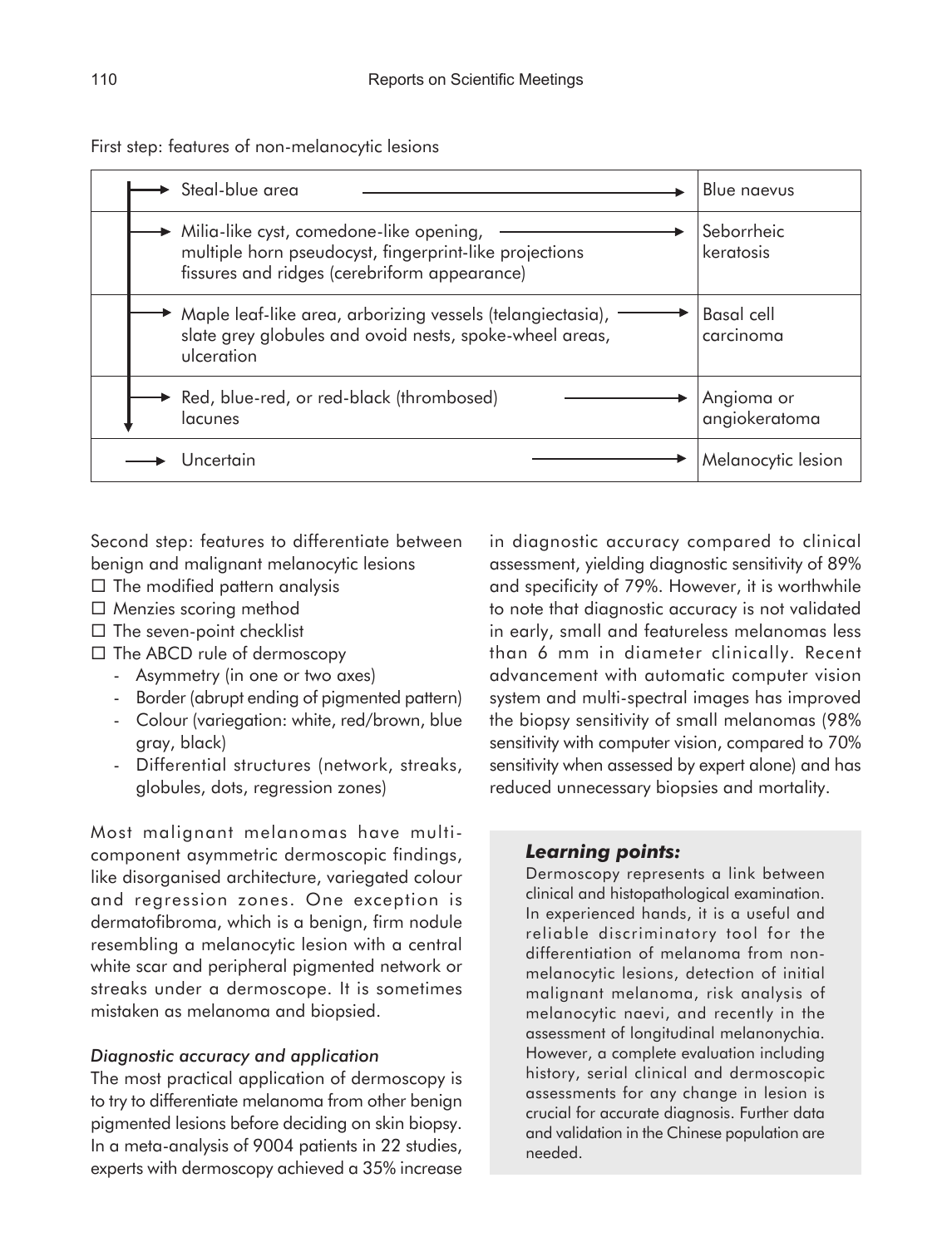### **New drugs, new rashes: an update on cutaneous drug reactions**

Speakers: Dr. Jean Bolognia,<sup>1</sup> Dr. Susan Burgin,<sup>2</sup> Dr. Patricia L Myskowski,<sup>3</sup> Dr David R Adams<sup>4</sup> 1Professor of Dermatology, Yale Medical School; 2Harvard Medical School; 3Memorial Sloan-Kettering Cancer Centre, New York; 4Associate Professor of Dermatology, Penn State Hershey Medical Centre, USA

Adverse drug reactions are an inevitable concomitant of contemporary medical treatment. The skin occurs to be the commonest site of adverse reactions to systemic drugs. Manifestations range from mild transient exanthematous eruption to fulminant toxic epidermal necrolysis. There are also specific forms of eruption unique to certain new drugs. Dermatologists are often consulted to evaluate suspicious cutaneous eruption. The following will focus on new eruptions to new drugs, namely anticancer therapy and biologics.

## *I) Toxic erythema of chemotherapy* <sup>−</sup> *erythrodysesthesia and acral erythrodysesthesia*

This is a toxic skin reaction associated with chemotherapeutic agents that are commonly used, including cytarabine (Ara-C), doxorubicin, 5-fluorouracil (especially with prolonged infusions) and its pro-drug (capecitabine), methotrexate, bleomycin, cisplatin and tyroxine kinase inhibitors. Patients can present from 24 hours to up to 3 weeks following administration of chemotherapy, with very painful, symmetric erythema of palmoplantar surface and skin overlying joints. There can also be erythema and oedema of the ears ('Ara-C ears'). Subsequent bullae formation is followed by spontaneous healing and desquamation. Histology shows vacuolar change, necrotic keratinocytes, spongiosis, epidermal atypia and possibly evidence of eccrine squamous syringometaplasia. The most important differential diagnosis is graft-versus-host-disease (GVHD), which can be differentiated by histology. The caveat here is that it is often misdiagnosed and treated as

septic emboli, vasculitis, hypersensitivity reaction or GVHD, when it is in fact a toxic reaction to chemotherapy, which will resolve spontaneously once the culprit drug is stopped and thus requires no specific treatment. However, toxic erythema of chemotherapy can recur if a similar dosing schedule is employed.

## *II) Eruptions secondary to epidermal growth factor receptor (EGFR) inhibitors*

EGFR inhibitors are a novel class of targeted therapy that is specifically designed to block epidermal growth factor receptor function, to down-regulate signal transduction pathways for tumour growth and spread. They have potential efficacy without major toxicities associated with conventional chemotherapeutic agents. They are, however, commonly associated with unique and dramatic cutaneous side effects. The following are the FDA-approved monoclonal antibodies used in Hong Kong.

| Gefitinib            | Carcinoma of lung       |
|----------------------|-------------------------|
| (Iressa®)            | (non-small cell)        |
| Erlotinib            | Carcinoma of lung       |
| (Tarceva®)           | (non-small cell) and    |
|                      | pancreas                |
| Cetuximab (Erbitux®) | Colorectal carcinoma    |
| Trastuzumab          | Metastatic carcinoma of |
| (Herceptin®)         | breast                  |
| Panitumab            | Metastatic carcinoma of |
|                      | colon                   |

*1. Characteristic acneiform eruption (85%)* Acneiform eruption is the most commonly encountered toxicity with anti-EGFR therapy. Patients present with sterile suppurative follicular lesions on face and upper trunk, occurring early on day 10 to day 14 of therapy. The lesions can also present after three to five weeks after the start of treatment. It is usually mild and well-tolerated with minimal pruritus or discomfort. Histology shows neutrophilic suppurative folliculitis with rupture of epithelial lining, hyperkeratotic or ectatic follicular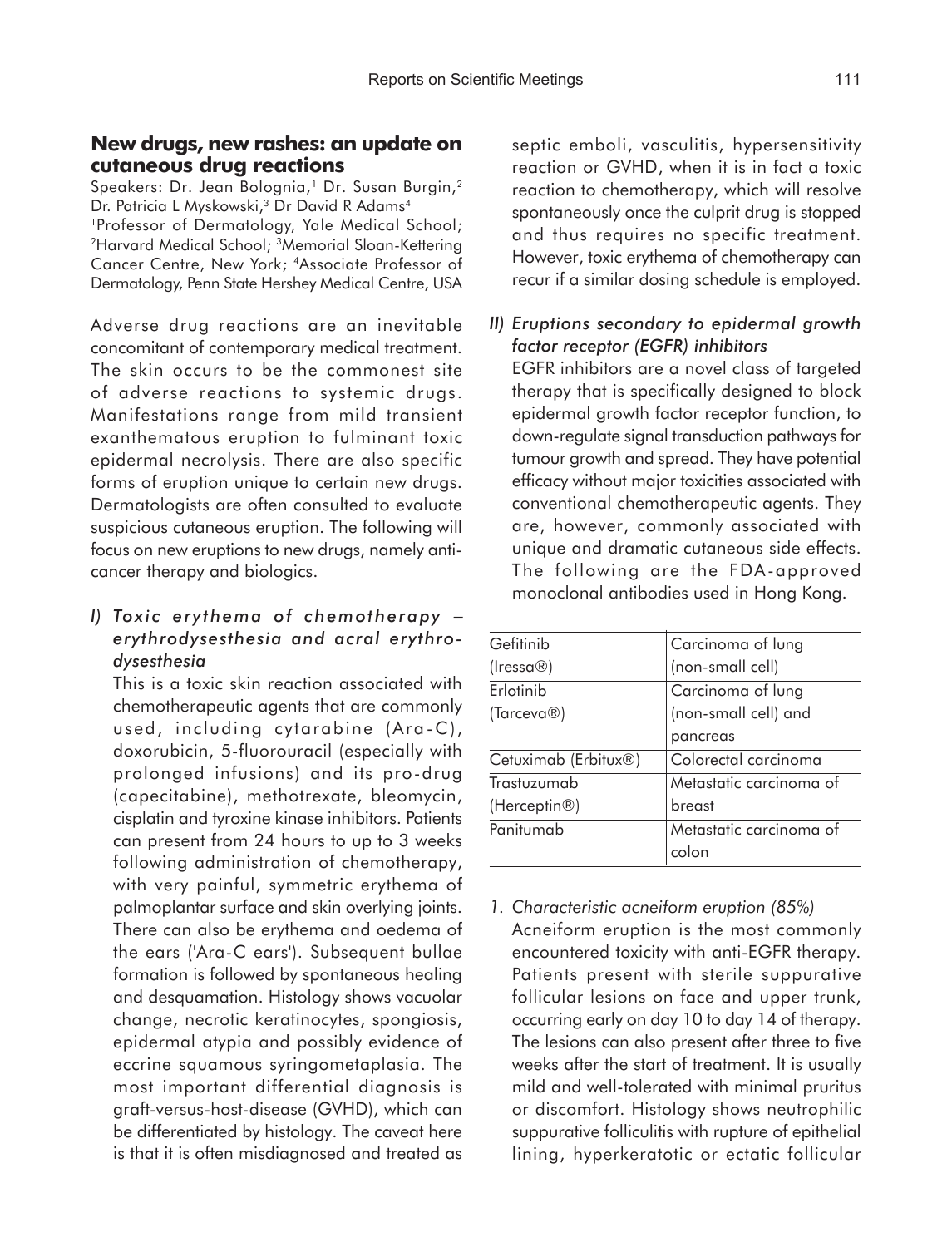infundibula. The significance is that it has been shown to be a dose-related reaction secondary to EGFR inhibition of epidermal and adnexal epithelium and is associated with better clinical outcomes. It seldom posts a dose-limiting concern. Treatment is symptomatic. For mild to moderate eruption, there is no need for dose modification. Empirical treatment with retinoid, tazarotene, steroid or antibiotics has not been shown to have consistent benefit. However, prophylactic oral minocycline has been shown to hasten the improvement of cetuximab − related facial rash compared to placebo.

- *2. Dry skin, perineal and vaginal dryness, blepharitis (4 to 35%).*
- *3. Painful paronychia with pyogenic granuloma* <sup>−</sup> *like changes (12%)*

These cutaneous changes at nail folds or distal finger tufts occur after two to four months from the start of treatment. They are difficult to treat and may last for months even after the discontinuation of anti-cancer therapy. Doxycycline can be used for its immunomodulating effect for the treatment of these lesions.

*4. Hair growth abnormalities*

There have been reports of patients having finer, curlier and brittle scalp hair, as well as hypertrichosis and trichomegaly, which occur within a few weeks to months after the start of treatment.

*III)Eruptions associated with tumour necrosis factor (TNF) inhibition*

Overall, cutaneous side effects are uncommon with TNF inhibition. However, a few cutaneous eruptions have been reported with the use of this class of drug.

| 1. Hypersensitivity  | Injection site reaction        |
|----------------------|--------------------------------|
| reaction             | (commonest, usually in the     |
|                      | first month, will decrease     |
|                      | with time), infusion reaction, |
|                      | serum sickness, vasculitis,    |
|                      | morbilliform eruption,         |
|                      | urticarial, bullous, erythema  |
|                      | multiforme-like eruption       |
| 2. Autoimmune/immune | Discoid lupus                  |
| dysfunction          | erythematosus (cutaneous       |
|                      | lesions)                       |
|                      | De novo psoriatic lesion (in   |
|                      | rheumatoid arthritis/          |
|                      | inflammatory bowel disease     |
|                      | patient), eczema,              |
|                      | granulomatous dermatitis,      |
|                      | Alopecia universalis           |
| 3. Miscellaneous     | Folliculitis, acneiform        |
|                      | eruptions                      |

#### *Learning points:*

Drug-related skin eruptions are common in cancer patients and those on multiple drug treatments. Dermatology input is crucial in making the correct diagnosis and in helping to formulate a plan for management. The decision of whether to discontinue the suspected agents requires careful evaluation and the balancing of risks and benefits.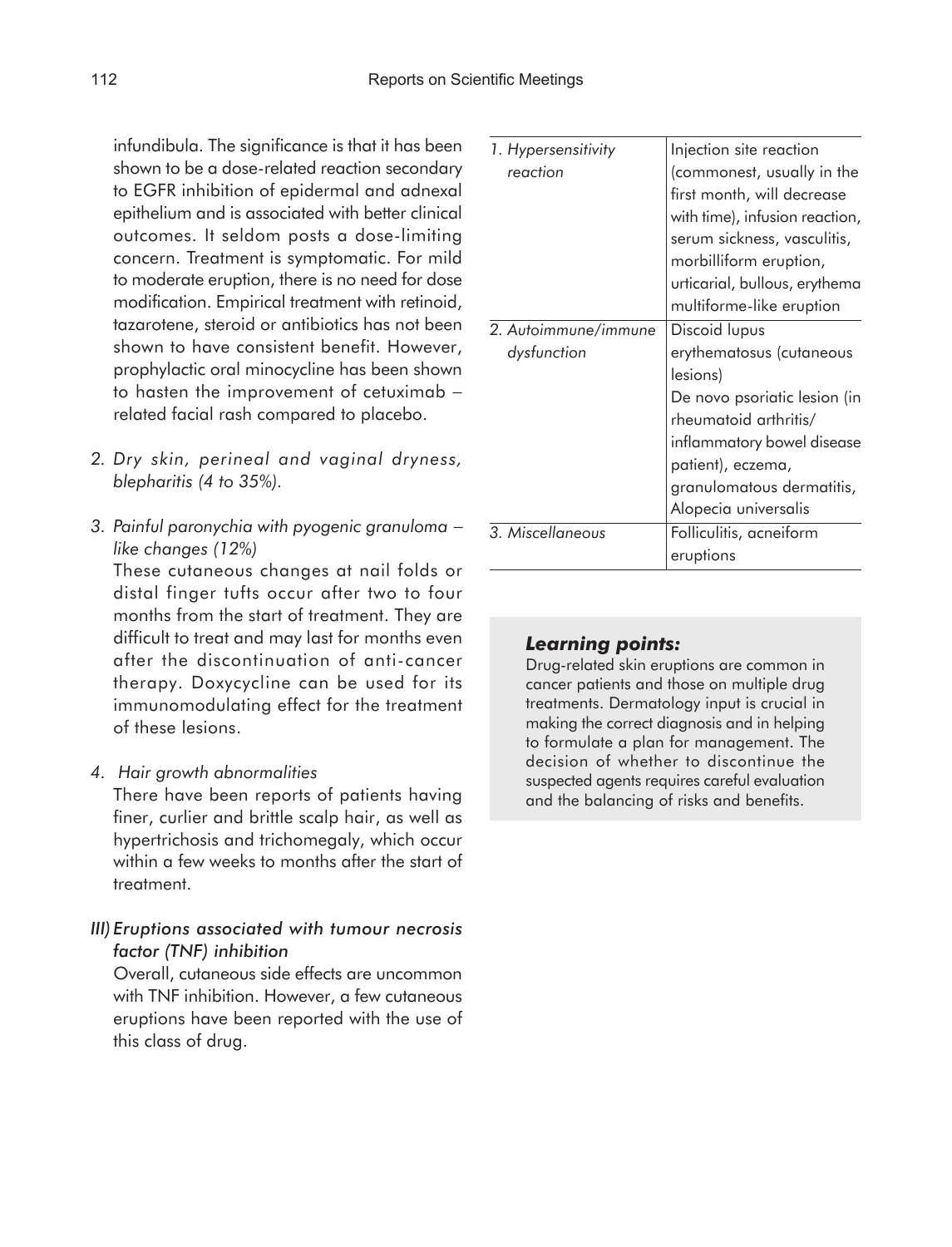#### **Basic botulinum toxin**

Speakers: Dr. Fredric S Brant,<sup>1</sup> Dr. Alastair Carruthers,<sup>2</sup> Dr. Dee Anna Glaser,<sup>3</sup> Dr. Christopher B Harmon,<sup>4</sup> Dr. Derek H Jones,<sup>5</sup> Dr. Baruch H Kaplan,<sup>6</sup> Dr. Mark G Rubin,<sup>7</sup> Dr. David Kouba,<sup>8</sup> Dr. Seth L Matarasso,<sup>9</sup> Dr. Henry HL Chan<sup>10</sup>

<sup>1</sup>Coral Gables, USA; <sup>2</sup>Clinical Professor of Dermatology, University of British Columbia, Canada; 3Professor, Department of Dermatology, St. Louis University, USA; 4Clinical Instructor, University of Alabama, USA; 5Associate Clinical Professor, David Geffen School of Medicine, UCLA, USA; <sup>6</sup>Chaim Seba Medical Center, Tel Hashomer, Israel; 7University of Pennsylvania, USA; 8Moy-Fincher Medical Group, USA; 9Clinical Professor of Dermatology, UCSF, San Francisco, USA; 10Honorary Clinical Associate Professor, CUHK and HKU, Hong Kong

Botulinum toxin A (BOTOX®) has been widely used for the cosmetic treatment of face and other areas of the body. Its main use is for facial wrinkle reduction. The doctor must have a thorough understanding of the facial anatomy so that the treatment can be targeted precisely. An understanding of the physiology of facial movement and expression helps to delineate their relationship to wrinkles and to explain the possible side effects from treatment. In general, wrinkles can be categorised into static and dynamic types. Static wrinkles consist of fine lines with weathered skin in cheeks, lips, eye lids and forehead. Dynamic wrinkles consist of lines, grooves and furrows on the glabella, forehead, periorbital and perioral areas.

Before start the treatment, one must be aware of the contraindications to botulinum toxin A injection, such as pregnancy, breast feeding, and various neuromuscular disorders such as myasthenia gravis, motor neuron disease and myopathies. The patient should be wellinformed about the potential local and systemic side effects of botulinum toxin. Local side effects which are commonly encountered are often due to the local spread of toxin. This can range from minor facial asymmetry, ptosis, diplopia to even airway compromise. Bruising and haematoma, especially around the orbital rim, are not uncommon. Systemic side effects are rare but can be serious.

The doctor should always use a standardised dilution to reconstitute the toxin to avoid confusion. The consensus recommendations on the use of botulinum toxin A in facial aesthetics suggest that a range of dilutions and injection volumes are acceptable, which depend primarily on the number of units to be injected and the preference of the doctor. There is no significant difference in treatment outcome and adverse effect with different dilutions. Studies have also shown that botulinum toxin A maintains its potency at 4°C from one week to six months after reconstitution.

Pre-treatment preparation is useful. Bruising can be minimised with the avoidance of aspirin and non-steroidal anti-inflammatory drugs seven days before treatment. In the periorbital area, patients with too much laxity of skin in lower eyelid are not good candidates for treatment.

In the treatment of localised hyperhidrosis of the axillae, studies have shown that botulinum toxin A is better than placebo, and there was no significant difference in outcome between 50 units and 75 units of toxin used. In the treatment of square face in Hong Kong Chinese, the injections are targeted at the masseter muscle. Usually, a five point injection method is used and 50 units are injected on each side. In the treatment of hypertrophy of lower legs, the calf muscles are targeted.

Different brands of botulinum toxin in the form of uncomplexed botulinum toxin A have appeared in the market, and they appear to function very similarly to Botox® in terms of efficacy and adverse effects. Reloxin®, Xeomin®, PurTox® are examples of uncomplexed botulinum toxin A. They are very pure forms of the toxin, and the reduced amount of protein should reduce the risk of immunogenicity. In a few years time, these uncomplexed forms of toxin will be approved for aesthetic uses and serve as alternatives to Botox®.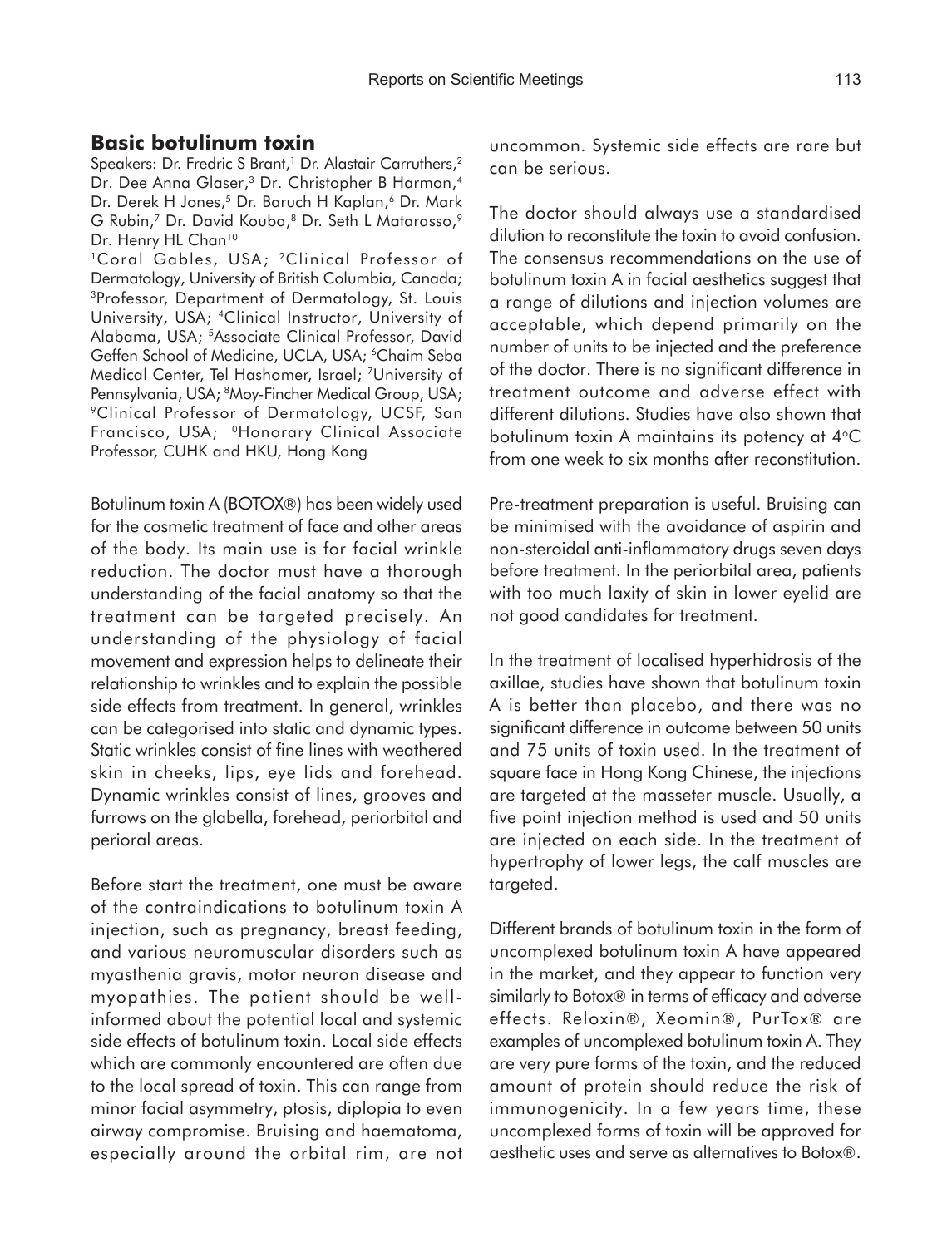#### *Learning points:*

Botulinum toxin A is a powerful tool in cosmetic dermatology. Thorough understanding of the physiology and anatomy of various body areas will improve the outcome of treatment. The significance of local and systemic side effects should not be overlooked. The development of new, uncomplexed botulinum toxin A offers perhaps safer and better alternatives to the current botulinum toxin A.

#### **Difficult paediatric dermatology disorders**

Speakers: Dr. Lawrence A Schachner,<sup>1</sup> Dr. Elizabeth A Connelly,<sup>2</sup> Dr. Ronald C Hansen<sup>3</sup>

1 Professor and Chairman, Department of Dermatology, School of Medicine University of Miami, Miami; 2Assistant Professor of Dermatology and Pediatrics, Department of Dermatology, Division of Pediatric Dermatology, University of Miami; 3Chief of Pediatric Dermatology, Phoenix Children's Hospital, Phoenix, Arizona; Professor of Dermatology and Pediatrics, University of Arizona, Tucson, USA

#### *I. Severe atopic dermatitis*

The psychosocial significance of atopic dermatitis in infants, pre-schoolers and school age children should not be overlooked. The effects in severe cases can range from problems in bonding to anger and social withdrawal. Children with severe atopic dermatitis can cause significant financial burden and psychosocial impact to their families and society.

There are several points that should be noted to avoid treatment pitfalls. These include the use of step-wise treatment regimen titrated to severity, treating any infections, prescribing adequate volume of medications, doing patch tests to exclude allergic contact dermatitis and providing appropriate psychosocial support to the families.

In a recent review of controlled clinical trials of phototherapy in the management of atopic dermatitis, nine trials with a total of 363 patients were analysed. Three studies showed that UVA1 is faster and more efficacious in treating acute atopic dermatitis. Two trials revealed that the combination of UVA and UVB was superior to UVA alone. Two studies showed that narrow band UVB is more effective than UVA or UVA1 for chronic atopic dermatitis.

Cyclosporine A inhibits the transcription of interleukin 2 and several other cytokines, thus inhibiting the activation of T cells. The major side effects are nephrotoxicity, hypertension and gastrointestinal discomfort. In a recent review and meta-analysis of cyclosporine A in the treatment of patients with atopic dermatitis, 15 studies with 602 patients were analyzed. The duration of treatment varied from six weeks to twelve months. Nine studies used higher dosages of cyclosporine A (4-5 mg/kg) and showed an average 40% change in mean disease severity after two weeks compared to an average 20% change in disease severity in four studies using lower dosages (2.5- 3 mg/kg). The relapse rate after discontinuation of cyclosporine A was evaluated in three studies. In general, the relapse rate was high, and 50- 86% patients relapsed from two weeks to nine months after discontinuation of cyclosporine A.

Mycophenolate mofetil (MMF) suppresses purine synthesis in B and T cells. The commonest side effect is gastrointestinal upset. Other rarer side effects include immunosuppression, opportunistic infection and lymphoproliferative disorder. A recent retrospective analysis showed the MMF was useful for severe childhood atopic dermatitis. A total of 14 patients were studied, four of which had complete remission, another four had more than 90% clinical improvement, and four other patients had 60-90% improvement. One patient failed to respond. The drug was well-tolerated with no immunosuppression and infection noted.